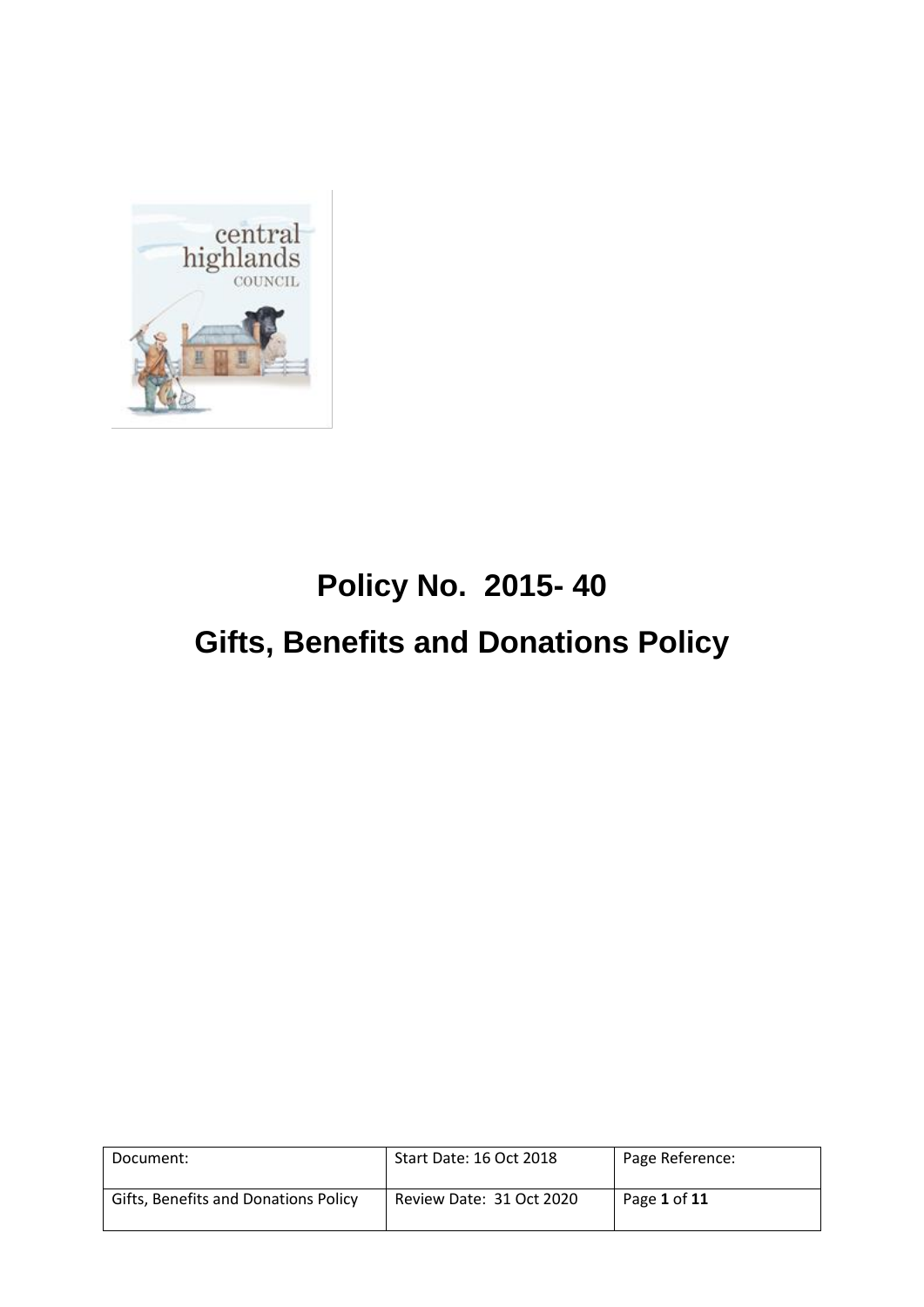#### **PURPOSE**

The purpose of this policy is to:

- Outline the obligations and responsibilities of Council's officials when dealing with offers of gifts, benefits or donations.
- Assist Council officials make appropriate judgements in relation to gifts, benefits, donations and therefore avoid being placed in a situation where they may become vulnerable to undue influence or threaten community confidence in the fairness, impartiality and integrity of the Council.
- Council officials are defined as Mayors, Councilors, Council staff (including staff engaged through an employment agency), Council committee members, volunteers and contractors.

#### **SCOPE**

The policy applies to all gifts, benefits and donations offered to or received by all Council officials in their role as officers of the Council.

#### **LEGISLATION**

The particular legislation relevant to this policy is the Tasmanian *Local Government Act 1993 and the Tasmanian Local Government (General) Regulations 2015.*

This policy should be read in conjunction with any other relevant State and Federal legislation.

#### **APPLICATION**

In a private context gifts and benefits are usually unsolicited and meant to convey a feeling on behalf of the giver such as gratitude. There is ordinarily no expectation of repayment. Gifts given in a private context are not the focus of this policy.

Gifts, benefits and donations may also be offered to individuals in the course of business relationships. Such gifts, benefits and donations are often given for commercial purposes and serve to create a feeling of obligation in the receiver. Gifts, benefits and donations given in the course of business relationships is the focus of this policy.

The policy is to be applied in conjunction with provisions in the Councils Codes of Conduct, Staff Code of conduct and other relevant Council policies and procedures.

These policies and procedures include, but are not limited to:

- 2013-03 Fraud Control Policy.
- 2014-22 Customer Service Charter.
- 2016-42 Code of Conduct.
- 2017-51 Staff Code of Conduct Policy
- 2018-55 Code of Conduct for Members of the Audit Panel

| Document:                            | Start Date: 16 Oct 2018  | Page Reference: |
|--------------------------------------|--------------------------|-----------------|
| Gifts, Benefits and Donations Policy | Review Date: 31 Oct 2020 | Page 2 of 11    |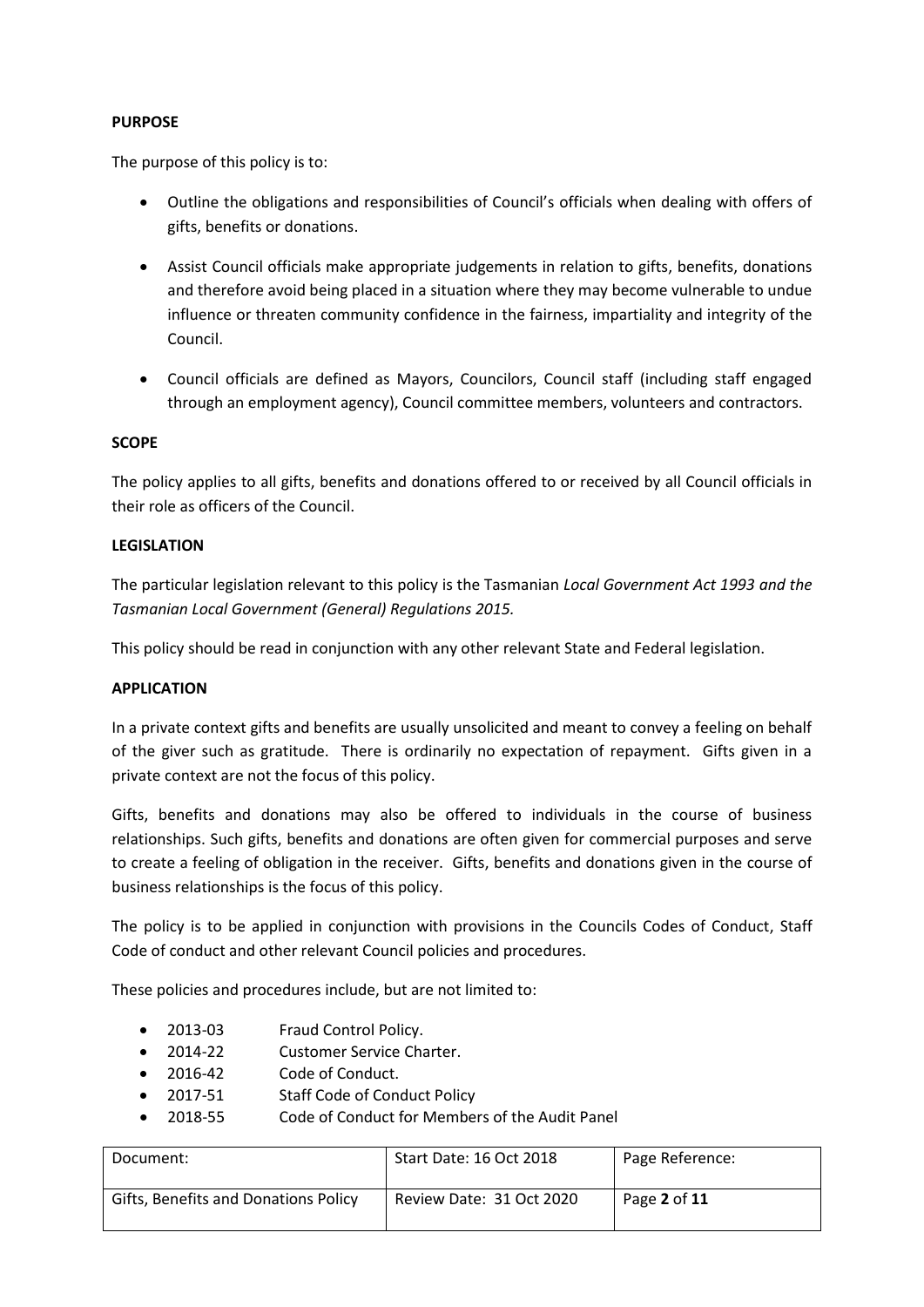#### **POLICY STATEMENT**

#### **1. General**

Council officials at all times and in all circumstances must be seen to be fair, impartial and unbiased.

Council officials should actively discourage offers of gifts, benefits, donations and must not solicit gifts, benefits or donations.

Council officials must not take advantage of their official position to secure an unreasonable personal profit or advantage.

People doing business with the Council should be encouraged to understand that they do not need to give gifts, benefits or donations to Council officials to get high quality service.

From time to time Council officials may be offered gifts, benefits or donations. In some limited circumstances gifts, benefits or donations may be accepted. Token gifts of nominal value may generally be received. Non – token gifts of significant value should not generally be accepted.

Council officials should at all times be aware of the wider situation in which an offer of a gift, benefit or donation is being made. For example, Council officials should consider whether the donor is in or may be seeking to enter into a business relationship with Council or may be applying to Council in relation to the exercise of Councils functions.

Council officials must avoid situations that suggest that a person or body, through the provision of gifts, benefits or donations is attempting to secure favourable treatment from Council.

When deciding whether to accept or decline a gift, benefit, donation consideration should be given to both the value of the gift, benefit or donation and also the intent of the gift, benefit or donation being offered.

# **2. Acceptable gifts, benefits and donations**

Gifts, benefits and donations of a token nature at or below nominal value may generally be accepted by Council officials without disclosing details to the General Manager or Mayor and without recording the details of the gift or benefit on the Gifts, Benefits and Donations Declaration Form or Register (attachment 1 and 2).

That said, Council officials who receive more than the specified number of token gifts of a nominal value from the same person or organisation, in a specified period must disclose that fact in the gifts, benefits and donations register. For example, a \$6.00 coffee bought for a Council official each week over a period of time.

If a Council official has any doubt if a gift, benefit or donation is a token or of nominal value they should discuss it with the Deputy General Manager, General Manager or Mayor.

| Document:                            | Start Date: 16 Oct 2018  | Page Reference:            |
|--------------------------------------|--------------------------|----------------------------|
| Gifts, Benefits and Donations Policy | Review Date: 31 Oct 2020 | Page <b>3</b> of <b>11</b> |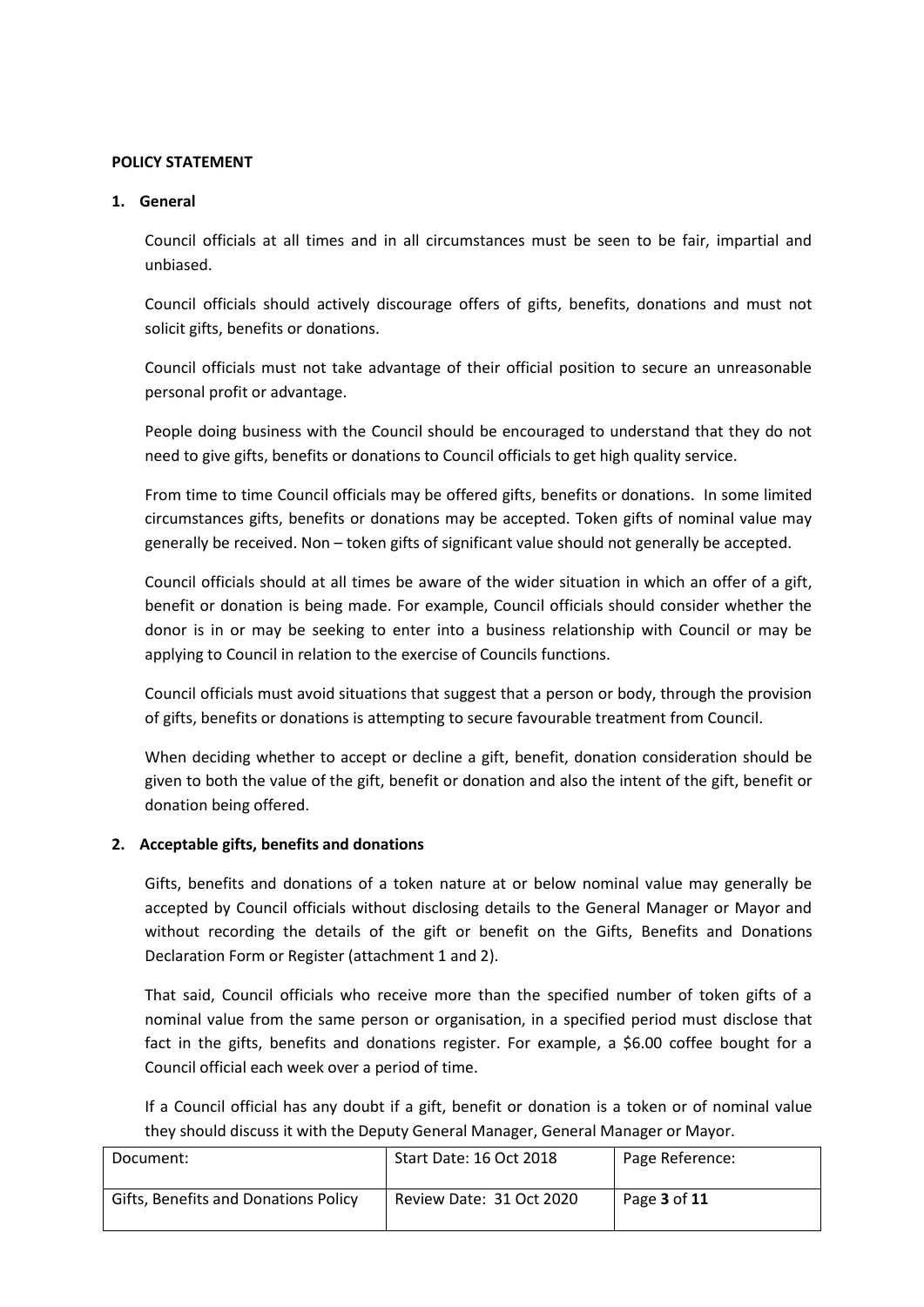# **2.1.1. Token gifts, benefits and donations**

Gifts, benefits and donations of a token nature do not create the appearance of a conflict of interest and include:

- $\circ$  Items with a company logo on them, ties, scarves, coasters, diaries, chocolates, flowers.
- o Books given to individuals at functions, public occasions or in recognition of exceptional work done.
- $\circ$  Gifts of single bottles of reasonably priced alcohol given to individuals at functions, public occasions or in recognition of exceptional work done.
- o Free or subsidised meals of a modest nature and/or beverages provided infrequently (and or reciprocally) that have been arranged for or in connection with the discussion of official business.
- o Free meals of a modest nature and or beverages provided to Council officials who formally represent Council at work related events such as training, education sessions and workshops.
- $\circ$  Invitations to approved social functions organised by groups such as Council Committees and community organisations.

# **2.1.2. Nominal value**

For the purpose of this policy the current nominal value limit is identified in section 11.

# **3. Non acceptable gifts, benefits and donations**

Council officials should generally not accept gifts or benefits that appear to be non-token in nature or more than of a nominal value.

If a gift or benefit of a non-token nature or above nominal value is offered and cannot reasonably be refused (as this action may cause embarrassment), the offer and receipt of the gift or benefit must be declared via completion of a Gifts, Benefits and Donations Declaration Form (at Attachment 1) and the details must be recorded on the Register (at Attachment 2).

If a Council official refuses a gift or benefit because they believe that the gift was a deliberate attempt to receive "special treatment', then such instances are to be reported to the Deputy General Manager, the General Manager or Mayor.

# **3.1.1. Non token gifts, benefits and donations**

Gifts or benefits of a non-token nature include:

o A service.

| Document:                            | Start Date: 16 Oct 2018  | Page Reference: |
|--------------------------------------|--------------------------|-----------------|
| Gifts, Benefits and Donations Policy | Review Date: 31 Oct 2020 | Page 4 of 11    |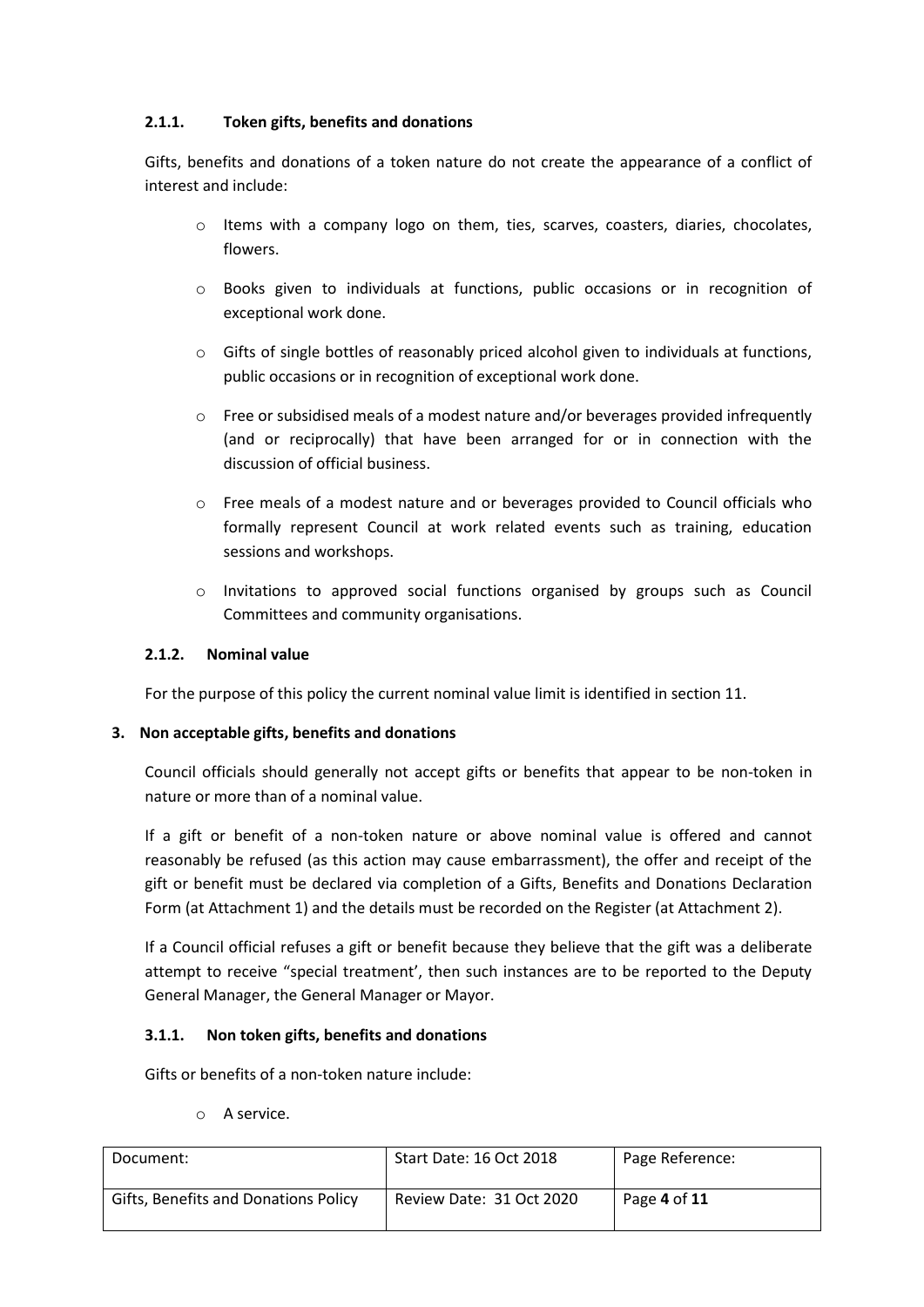- o A loan of money.
- o A loan of property.
- o Free or discounted travel.
- o Use of holiday homes.
- o Tickets to major sporting events.
- o Corporate hospitality at a corporate facility or sporting venue.
- o Free training excursions.
- o Access to confidential information.
- o Discounted products for personal use.
- o Goods and services provided via a determination in a Will.

At times a gift of a non-token nature may be given from one authority to another. Such gifts are often provided to a host authority. These gifts may be given as an expression of gratitude without obligation on the receiver to respond. The gratitude usually extends to the work of several people in the authority and therefore the gift is considered to be for the authority, not a particular individual.

#### **3.1.2. Significant value**

For the purpose of this policy a gift, benefit or donation with significant value has a value above the specified nominal value limit.

#### **4. Actual or perceived effect of the gift, benefit or donation**

Accepting gifts where a reasonable person could consider that there may be influence applied as a result of accepting the gift, benefit or donation is prohibited. (gift of influence).

Where it is suspected that a gift, benefit or donation has been offered for the purpose of influencing the behaviour of someone acting in their official capacity, the gift, benefit or donation must be declined and the matter should be reported immediately to the Deputy General Manager, General Manager or Mayor.

#### **5. Bribes**

Council officials must not offer or seek a bribe. A person offered a bribe should refuse it and report the incident as soon as possible to the Deputy General Manager, General Manager or Mayor (in the case of Councilors). Council will take steps to report the matter to Police immediately.

Receiving a bribe is an offence under both the common law and Tasmanian Legislation.

| Document:                            | Start Date: 16 Oct 2018  | Page Reference: |
|--------------------------------------|--------------------------|-----------------|
| Gifts, Benefits and Donations Policy | Review Date: 31 Oct 2020 | Page 5 of 11    |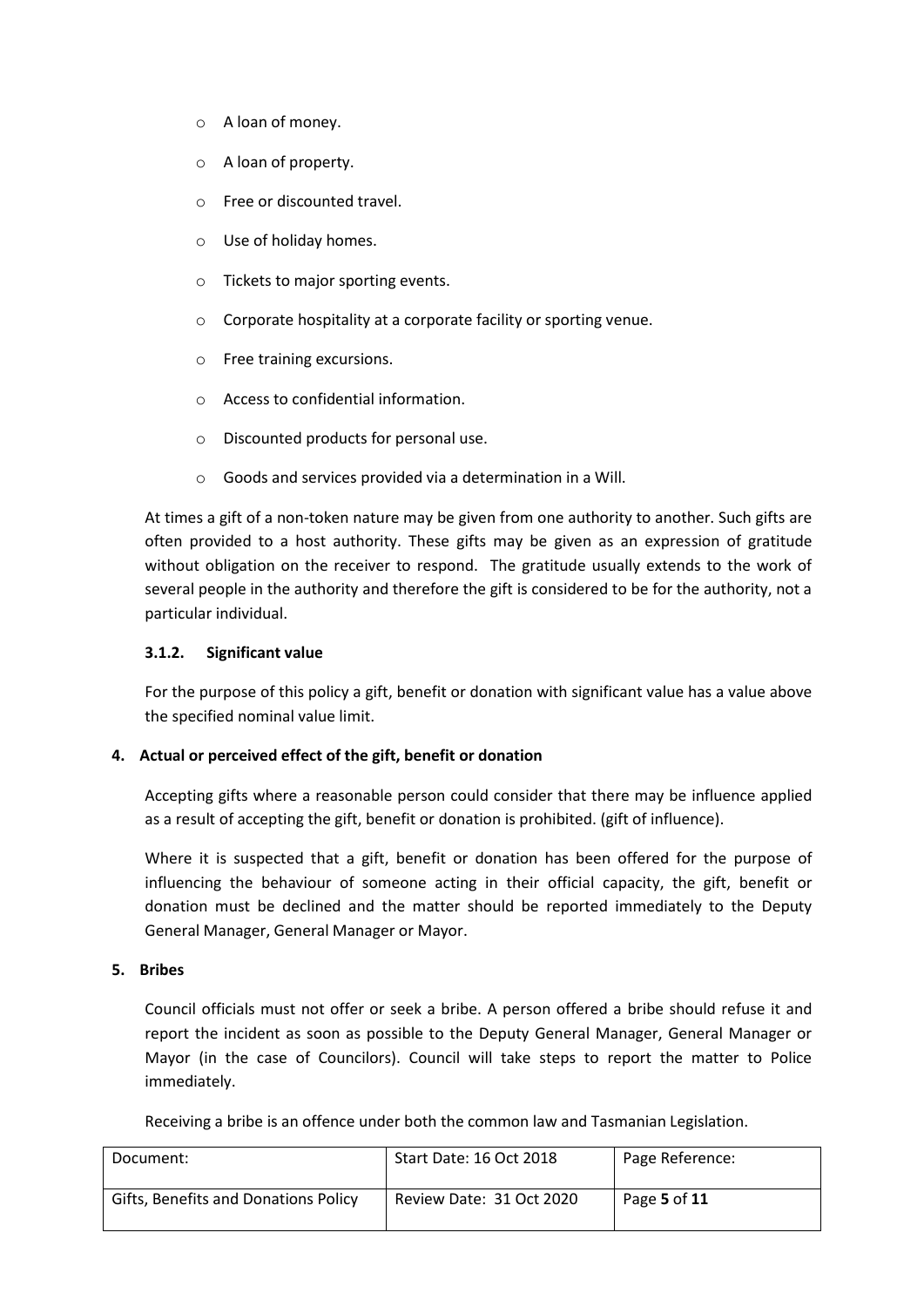# **6. Family members**

Council officials must take all reasonable steps to ensure that immediate family members do not receive gifts, benefits or donations of a non-token nature or gifts, benefits or donations above the nominal value. Immediate family members include parents, spouses, children and siblings.

# **7. Records – Gifts, Benefits and Donations Registers**

Council officials, who receive more than the specified number of token gifts or benefits near the nominal value limit from the same person or organisation, (cumulative gift) must disclose that fact on the Gifts, Benefits and Donations Declaration Form and Register (Attachment 1 and 2).

If an official of the Council receives a non-token gift, benefit or donation in circumstances where it cannot reasonably be refused or returned, the receipt of the gift, benefit or donation should be disclosed and the details recorded on a Gifts, Benefits and Donations Declaration Form (at Attachment 1) and in the Gifts, Benefits and Donations Register (At attachment 2).

The Gifts, Benefits and Donations Register will be available for public inspection.

The content of the Registers will be monitored by the Deputy General Manager, General Manager or Mayor on a regular basis (at least annually).

### **8. Disposal of gifts**

The Deputy General Manager, General Manager or Mayor will determine whether a gift or benefit of a non-token nature should be disposed of.

There are options for the disposal of gifts that have been accepted because they could not reasonably be refused, but should not be retained by an individual. Examples of such circumstances where gifts or benefits may be received include:

- o Gifts accepted for protocol or other reasons, where returning it would be inappropriate.
- o Anonymous gifts (received through the mail or left without a return address)
- $\circ$  A gift received in a public forum where attempts to refuse or return it would cause significant embarrassment.
- $\circ$  A gift or benefit of significant value provided to a Council official through a Will, where the relationship between the giver and recipient was essentially a council related business relationship.

Options for disposal include:

o Surrendering the gift to Council for retention.

| Document:                            | Start Date: 16 Oct 2018  | Page Reference: |
|--------------------------------------|--------------------------|-----------------|
| Gifts, Benefits and Donations Policy | Review Date: 31 Oct 2020 | Page 6 of 11    |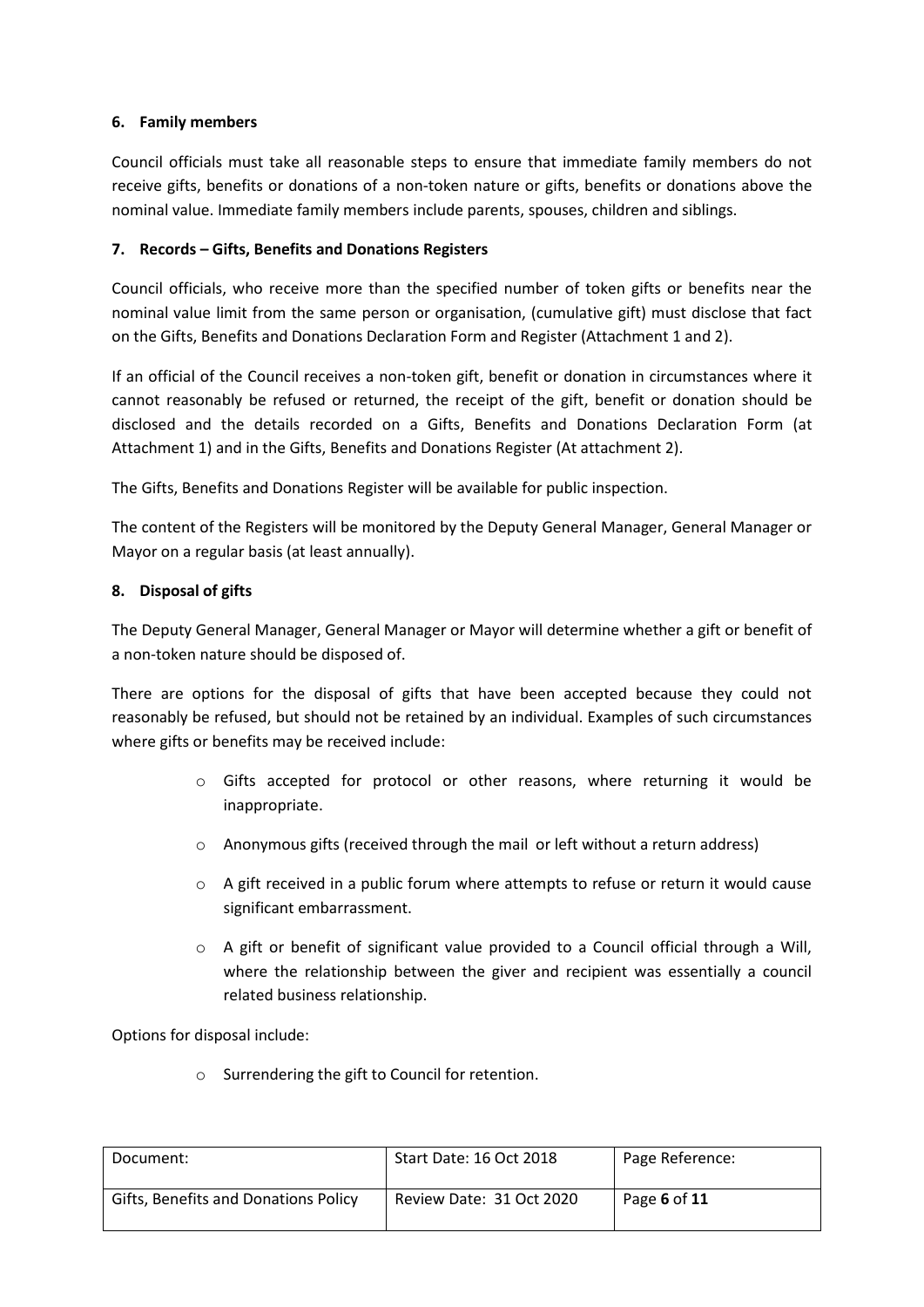- o Distributing the gift or benefit amongst a selection of Council's officials where a reasonable person would agree that the allocation was appropriate, (public perception).
- o Donating the gift to an appropriate charity.

# **9. Breaches of Policy**

All Council officials are obliged to comply with this policy and sanctions may be applied if the policy is breached.

Any person may report an alleged breach of this policy by an official of the Council to the General Manager or Mayor as appropriate who shall investigate any report received and take such action as is considered necessary.

If this policy has been breached, such action may include counselling, censure motions, disciplinary action (including termination of employment), the laying of charges and the taking of civil action.

# **10. Review process and endorsement**

This policy, including the amounts and frequencies specified, may be varied by changes to the Local Government Act. When varied, the amounts and frequencies that apply to the policy must be updated and included in section 11. This policy should be reviewed as required, but at least every four years following the conduct of Local Government elections.

# **11. Detail of amounts and frequencies specified in the policy**

For the purpose of this policy the current nominal value limit is (\$50.00).

This includes a series of gifts, benefits or donations received by the same Council official from the same donor where the total value in a financial year is \$50 or more.

#### **12. Definitions**

**Council official** – Mayors, Councillors, Council staff (including staff engaged through an employment agency), Council Committee members, volunteers and contractors.

**Gift** – is usually a tangible item provided at no charge. Gifts may include, but are not limited to items such as cash, property (real or otherwise), goods and services made available at heavily discounted prices, alcohol, clothes, products, invitations to social functions and tickets to sporting, theatrical or music events.

**Cumulative gift** – a series of gifts of nominal value from the same person or organisation over a specified period which may have an aggregate value that is significant.

**Donation** - a one off or reoccurring contribution, can be financial or in-kind support. The contribution doesn't seek benefits for Council in exchange.

| Document:                            | Start Date: 16 Oct 2018  | Page Reference: |
|--------------------------------------|--------------------------|-----------------|
| Gifts, Benefits and Donations Policy | Review Date: 31 Oct 2020 | Page 7 of 11    |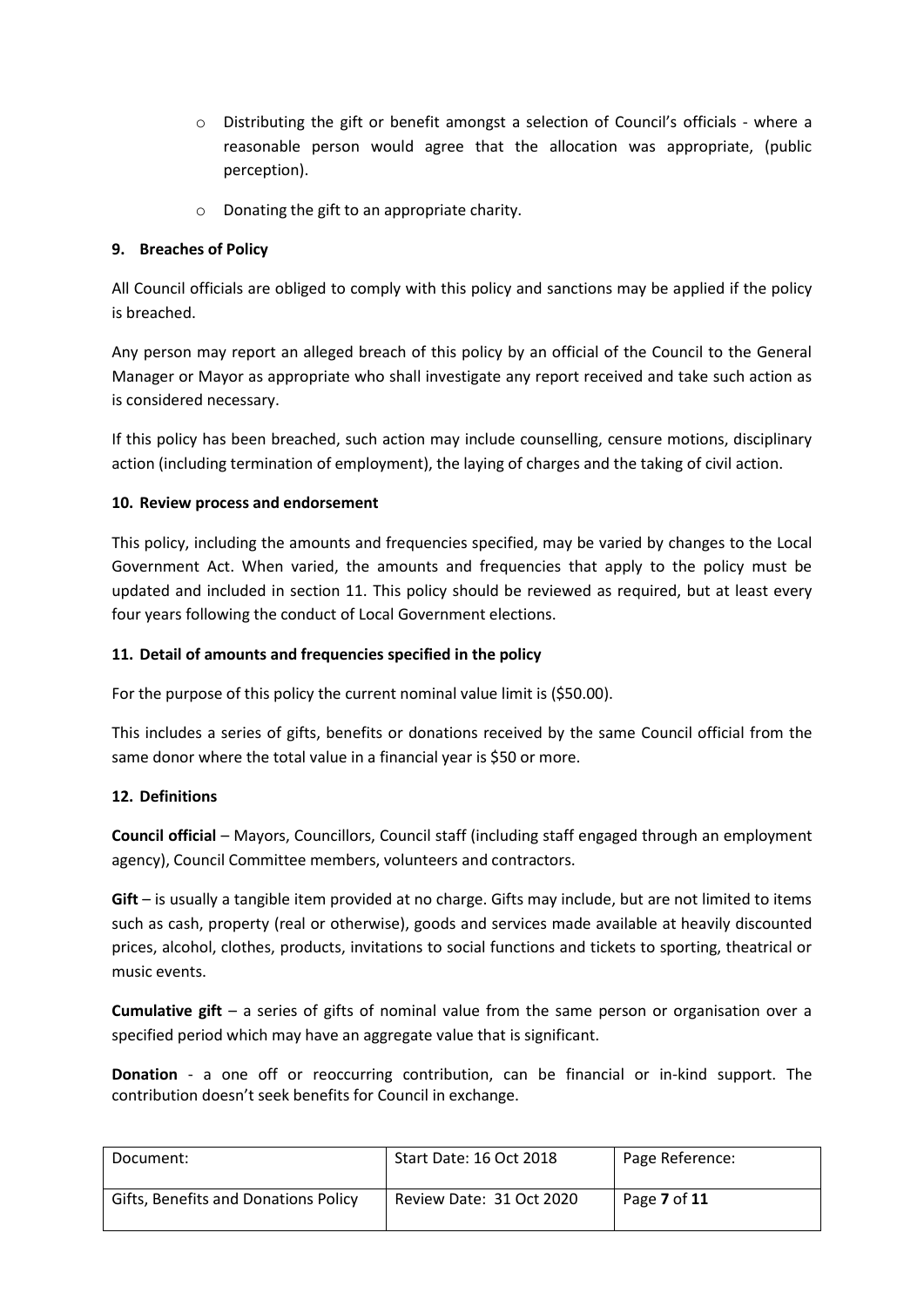**Gift of influence** – a gift that is intended to generally ingratiate the giver with the recipient for favourable treatment in the future.

**Gift of gratitude** – a gift offered to an individual or department in appreciation of performing specific tasks or for exemplary performance of duties. Gifts to staff who speak at official functions may be considered an example of gifts of gratitude.

**Benefit** – a non-tangible item which is believed to be of value to the receiver (i.e. preferential treatment such as queue jumping, access to confidential information and hospitality).

**Hospitality** – the provision of accommodation, meals, refreshments or other forms of entertainment.

**Bribe** – a gift or benefit given specifically for the purpose of winning favours or to influence the decision or behaviour of a Council official to benefit someone or something.

**Cash** – money or vouchers which are readily convertible.

**Nominal value** – is the monetary limit of the value of gifts or benefits that may be accepted (i.e. total value of gift or benefit received). A gift or benefit is of nominal value when it has no significant or lasting value.

**Significant value** – a gift or benefit that has a value above the nominal value limit.

**Token** - often mass produced (i.e. pens, calendars, ties or items with a company logo on them), offered in business situations to individuals. Usually have a value under the nominal value limit.

**Non token** – items that are of a more individual nature, with a value above the nominal value limit. Items may include, free or discounted travel; use of holiday homes; corporate hospitality at major sporting events; free training excursions; tickets to major events and access to confidential information.

**Conflict of interest** – any situation in which an individual or corporation (either private or government) is in a position to exploit a professional or official capacity in some way for their personal or corporate benefit.

**Public perception** – the perception of a fair-minded person in possession of the facts.

**Gifts, Benefits and Donations Declaration Form** – a form to be completed (Attachment 1), when an individual receives a gift, benefit or donation of a non-token nature above the nominal limit or receives a series of token gifts, benefits or donations in a specified time that may have significant aggregate value (Cumulative Gift).

**Gifts, Benefits and Donations Register** – a register maintained by Council of all declared gifts, benefits and donations (Attachment 2).

| Document:                            | Start Date: 16 Oct 2018  | Page Reference: |
|--------------------------------------|--------------------------|-----------------|
| Gifts, Benefits and Donations Policy | Review Date: 31 Oct 2020 | Page 8 of 11    |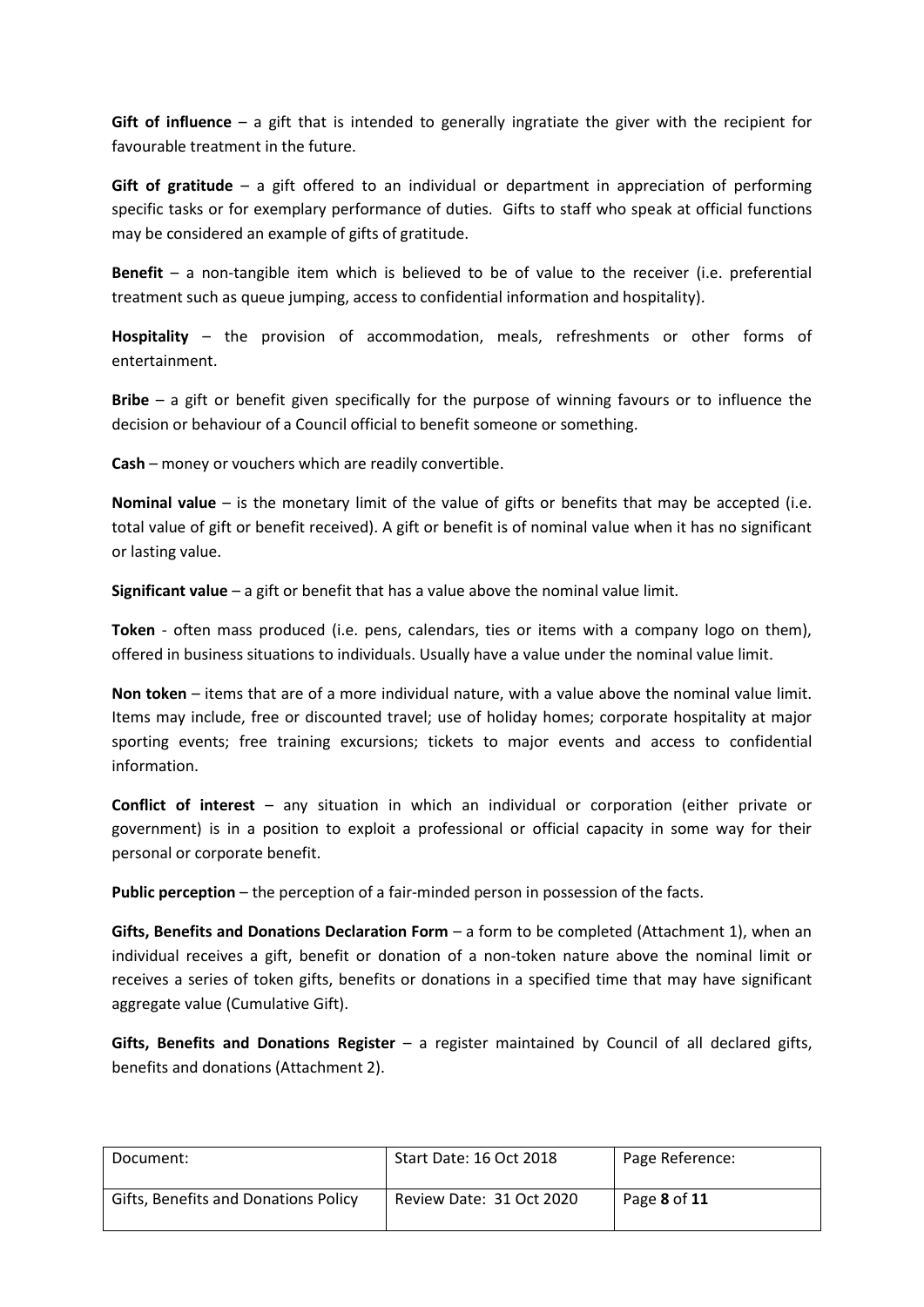

**Attachment 1**

# **GIFTS, BENEFITS AND DONATIONS DECLARATION FORM**

| Name.                                                                                                                          |  |
|--------------------------------------------------------------------------------------------------------------------------------|--|
| Department.                                                                                                                    |  |
| Date gift, benefit or donation offered.                                                                                        |  |
| What is the gift, benefit or donation?                                                                                         |  |
| What is the dollar value (approximate) of the gift,<br>benefit or donation?                                                    |  |
| Who is the gift, benefit or donation from?                                                                                     |  |
| Individual (provide name).                                                                                                     |  |
| Organisation (provide name).                                                                                                   |  |
| Where was the gift, benefit or donation offered?<br>(i.e. at a function, over the counter, through the<br>mail, at a meeting)? |  |
| Recipients relationship to the donor.                                                                                          |  |
| Should the gift, benefit or donation be accepted or<br>declined.                                                               |  |
| If the gift, benefit or donation was accepted, should<br>it be retained by the councillor, employee or<br>organisation?        |  |
| If the gift was retained by the organisation should it<br>be disposed?                                                         |  |
| Council Official's signature.                                                                                                  |  |
| Date.                                                                                                                          |  |
| Responsible Officer (Deputy General Manager,<br>General Manager, Mayor) comments.                                              |  |
| Responsible Officer's name and signature.                                                                                      |  |
| Office Use                                                                                                                     |  |
| Date details recorded on Gifts, Benefits and                                                                                   |  |
| Donations Register.                                                                                                            |  |
| Signature of Deputy General Manager who entered                                                                                |  |
| the details in the Gifts, Benefits and Donations                                                                               |  |
| Register.                                                                                                                      |  |

| Document:                            | Start Date: 16 Oct 2018  | Page Reference: |
|--------------------------------------|--------------------------|-----------------|
| Gifts, Benefits and Donations Policy | Review Date: 31 Oct 2020 | Page 9 of 11    |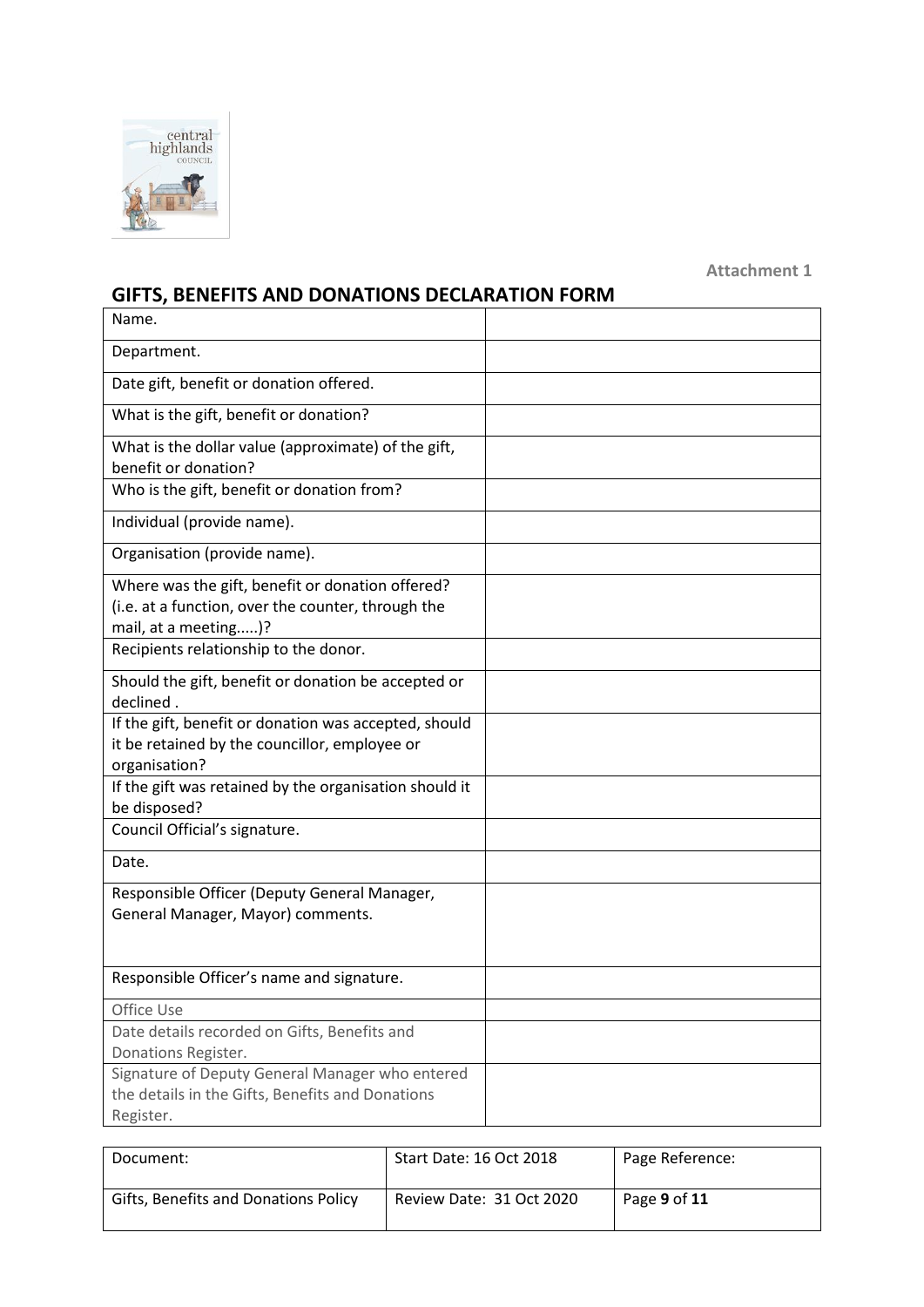

**Attachment 2**

# **GIFT, BENEFITS AND DONATIONS REGISTER**

This register shows reportable gifts, benefits and donations that have been offered to and received by Council Officials.

The register includes instances where Council Officials have received more than the specified number of token gifts of a nominal value from the same person or organisation, in a specified period.

| Date<br>received | <b>Description of</b><br>gift, benefit or<br>donation | Value<br>(\$) | Name of<br>donor and<br>organisation | Name of<br>recipient | <b>Reasons for</b><br>accepting | Disposal<br>(Yes/No) | Name and<br>signature of<br>accountable<br>officer |
|------------------|-------------------------------------------------------|---------------|--------------------------------------|----------------------|---------------------------------|----------------------|----------------------------------------------------|
|                  |                                                       |               |                                      |                      |                                 |                      |                                                    |
|                  |                                                       |               |                                      |                      |                                 |                      |                                                    |
|                  |                                                       |               |                                      |                      |                                 |                      |                                                    |
|                  |                                                       |               |                                      |                      |                                 |                      |                                                    |
|                  |                                                       |               |                                      |                      |                                 |                      |                                                    |
|                  |                                                       |               |                                      |                      |                                 |                      |                                                    |

| Document:                            | Start Date: 16 Oct 2018  | Page Reference: |
|--------------------------------------|--------------------------|-----------------|
| Gifts, Benefits and Donations Policy | Review Date: 31 Oct 2020 | Page 10 of 11   |